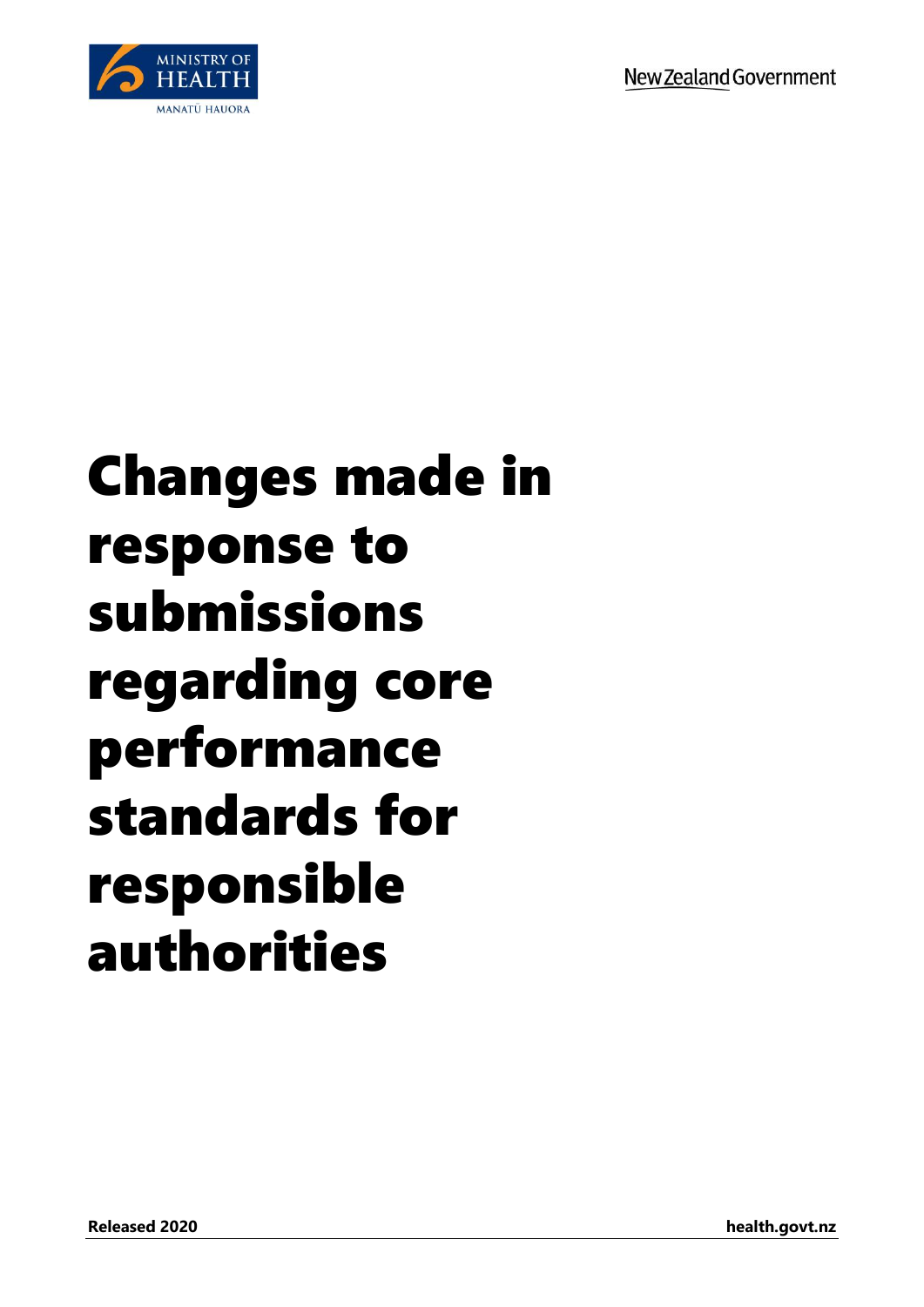Citation: Ministry of Health. 2020. *Changes made in response to submissions regarding core performance standards for responsible authorities*. Wellington: Ministry of Health.

Published in September 2020 by the Ministry of Health PO Box 5013, Wellington 6140, New Zealand

ISBN 978-1-99-002935-6 (online) HP 7456



This document is available at health.govt.nz



This work is licensed under the Creative Commons Attribution 4.0 International licence. In essence, you are free to: share ie, copy and redistribute the material in any medium or format; adapt ie, remix, transform and build upon the material. You must give appropriate credit, provide a link to the licence and indicate if changes were made.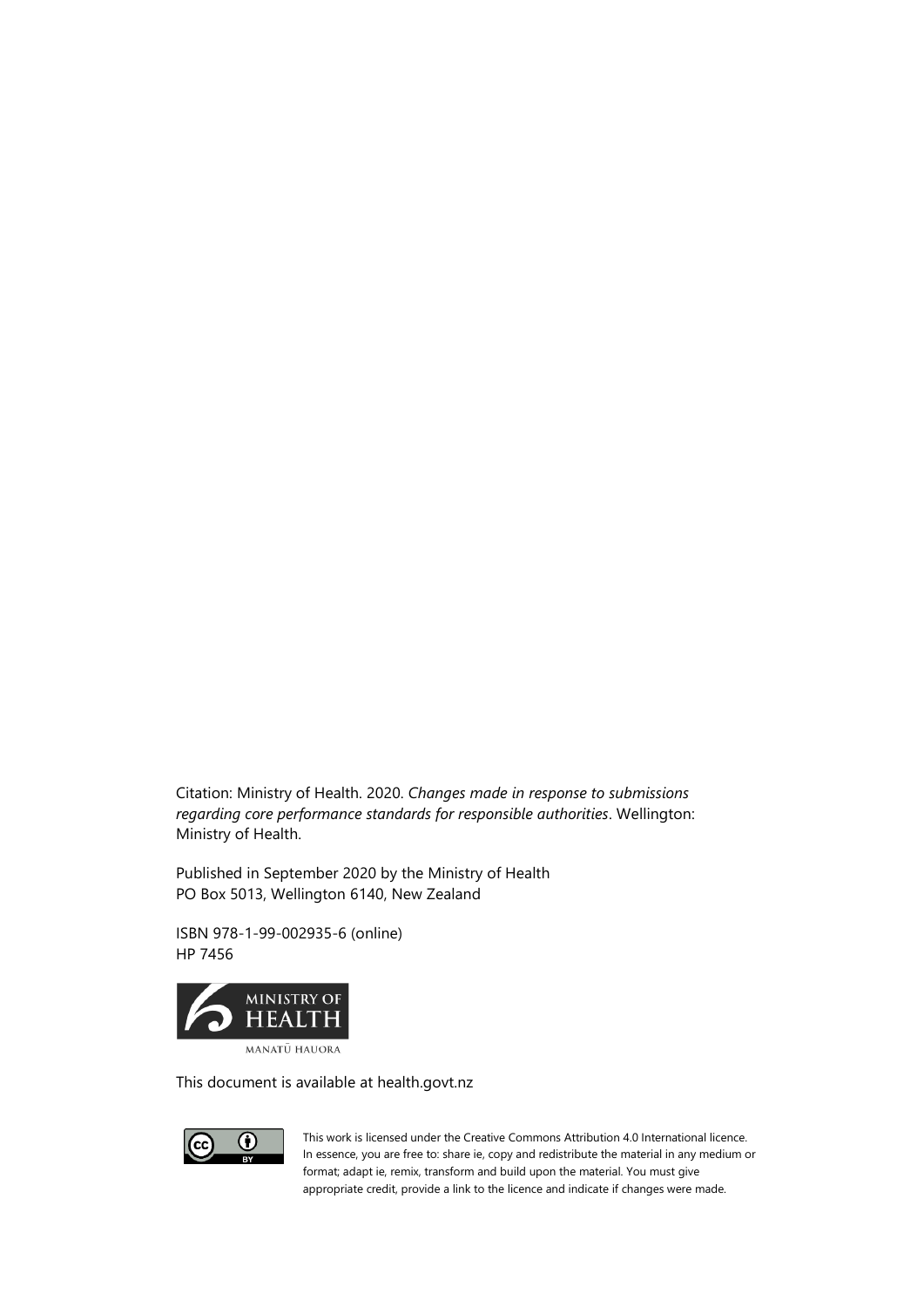

| <b>Process of consideration</b> |  |
|---------------------------------|--|
| Changes made                    |  |
| Other feedback                  |  |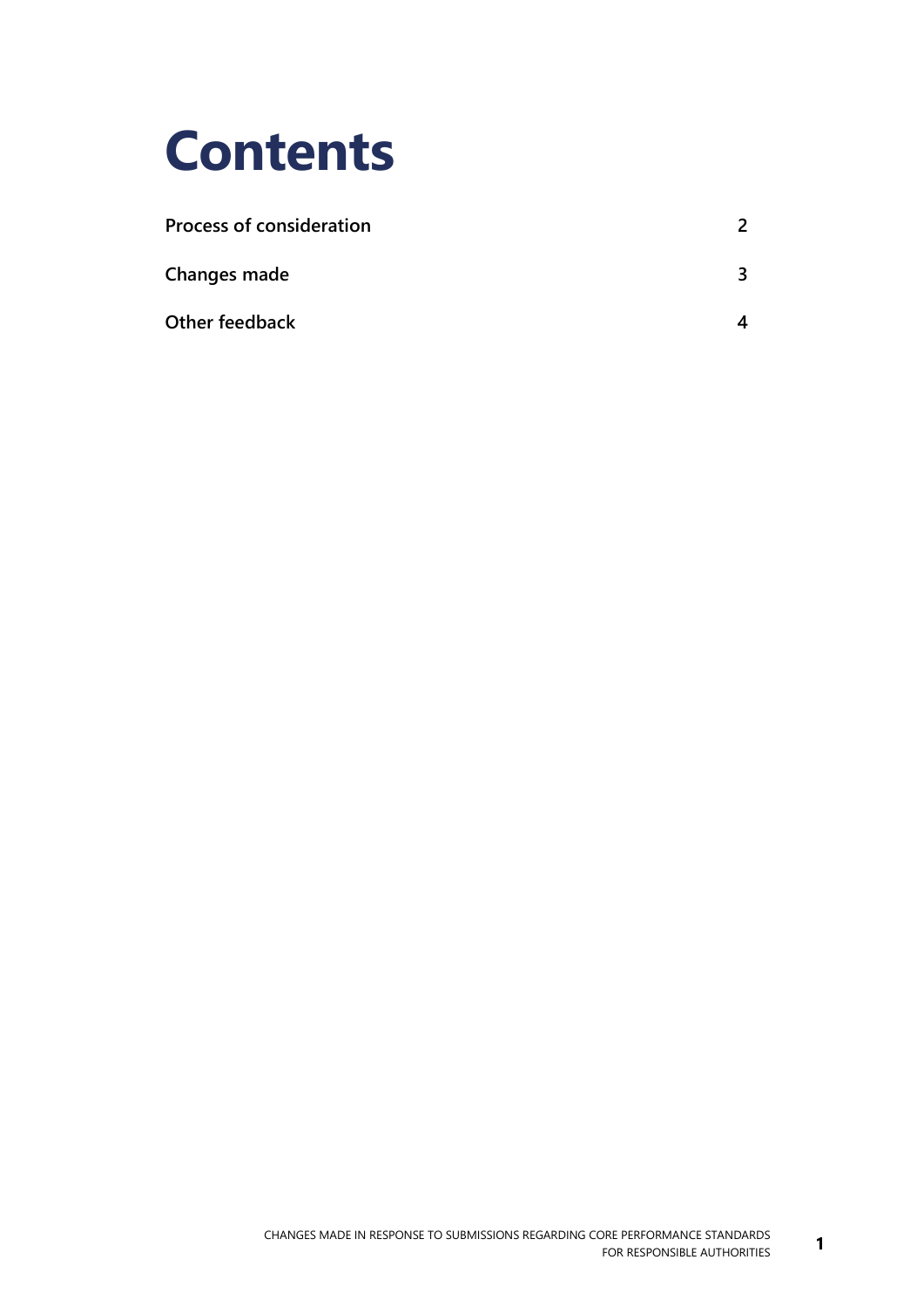## <span id="page-3-0"></span>**Process of consideration**

As we noted in our *Summary of submissions regarding core performance standards for responsible authorities<sup>1</sup>* document, much of the feedback we received supported our proposals and overall approach. Some submitters expressed concerns that in some areas the proposed terms of reference or standards were inadequate or incomplete or went beyond the legislated mandate. Where we received conflicting feedback, we carefully weighed and considered the different arguments before making a decision as to whether or not we should make any change. A group of Ministry staff reviewed substantive issues before intended revisions were introduced at a meeting with the responsible authorities. We made further changes based on those discussions and, finally, Health Legal reviewed the document.

1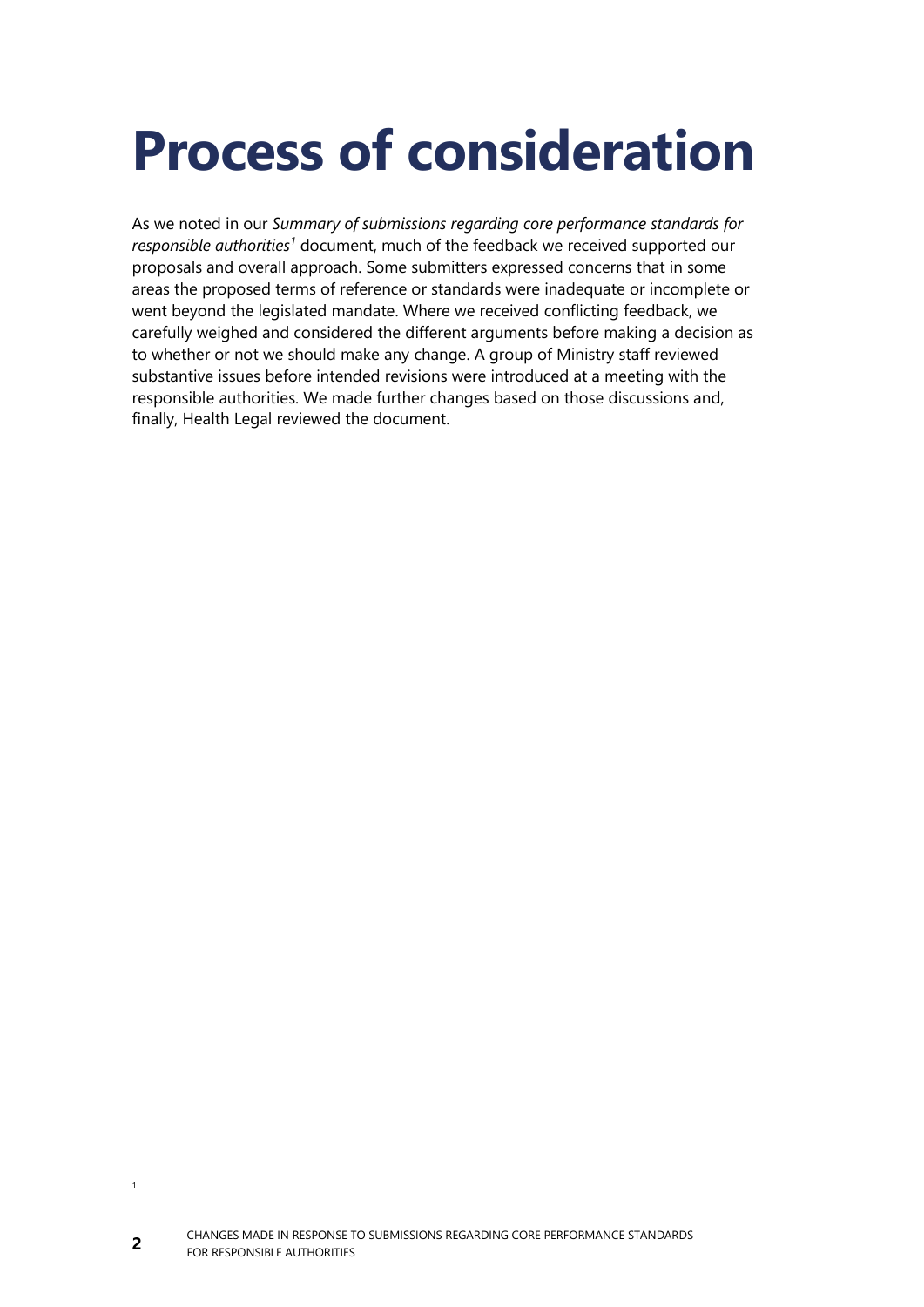## <span id="page-4-0"></span>**Changes made**

We made the following substantive changes in response to the feedback we received. We:

- added a reference to section 122A of the Health Practitioners Competence Assurance Act 2003 (HPCA Act) as providing the mandate for the reviews
- added a new 'guiding principle' that the performance reviews will consider how well the responsible authorities' approach reflects the principles of te Tiriti o Waitangi / the Treaty of Waitangi
- added a reference for the source and definition of te Tiriti principles to the standard related to section 118(m) of the HPCA Act
- clarified the circumstances that may trigger a smaller, tailored review
- emphasised the need for reviews to include consultation with key stakeholders
- expanded the description of the Ministry's role and responsibilities
- added a bullet point to the standard relating to section 118(d) of the Act 'promote the competence of health practitioners'.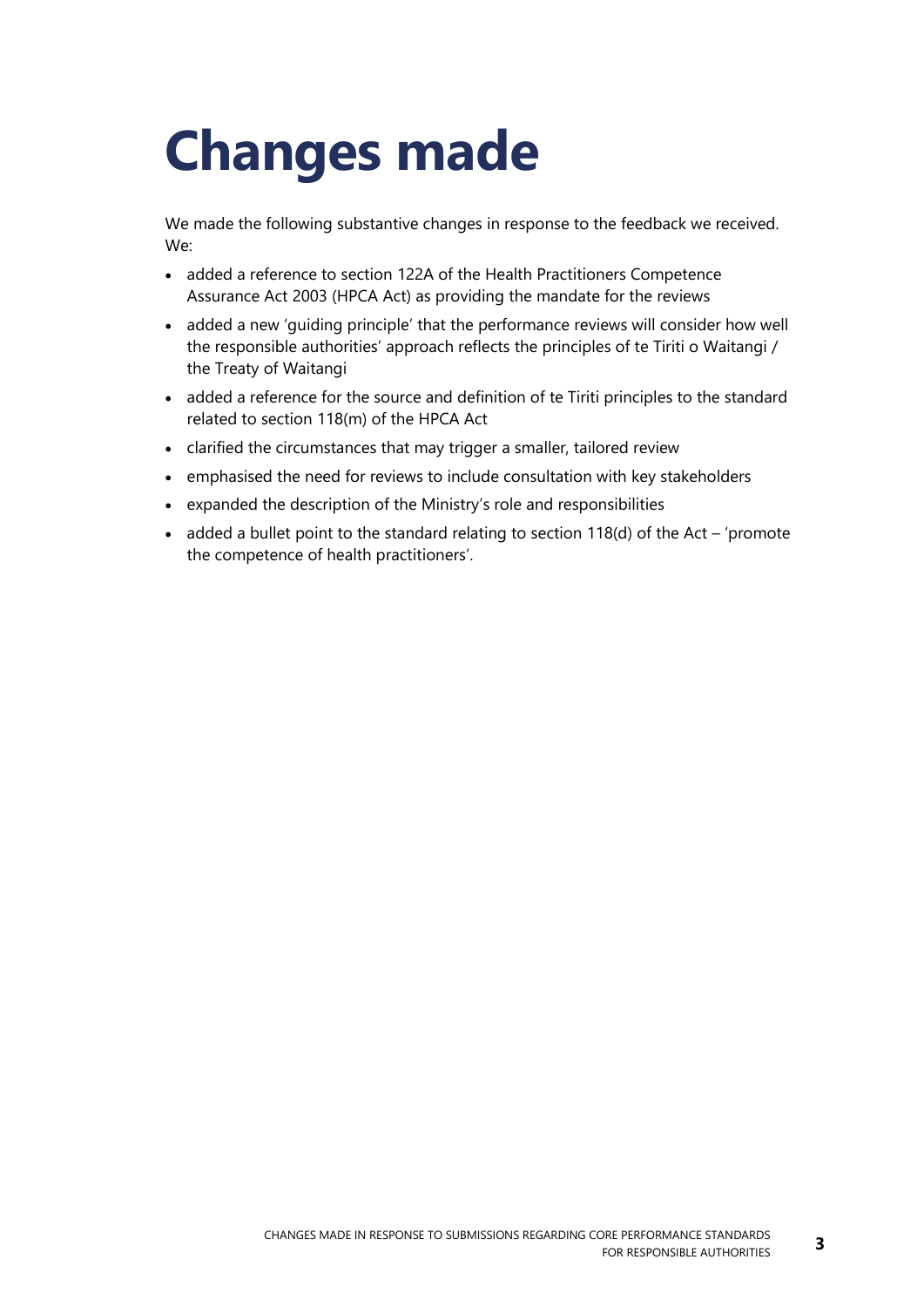## <span id="page-5-0"></span>**Other feedback**

In other areas, the feedback we received was not sufficient to convince us to make changes.

- One submitter argued that:
	- the proper scope of a performance review is to determine how effectively and efficiently a responsible authority is performing its functions, and that this assessment must be made in the context of the authority's legal obligations
	- the Treaty of Waitangi is not part of New Zealand domestic law, except where its principles are explicitly referred to in Acts of Parliament
	- the HPCA Act, under which responsible authorities perform their functions, does not refer to the principles of the Treaty of Waitangi
	- responsible authorities are not part of the Crown and are not parties to the Treaty
	- responsible authorities are therefore not obliged to ensure that the principles of the Treaty of Waitangi are followed in the implementation of their functions
	- accordingly, it is not relevant for a performance review to consider whether or not an authority demonstrates compliance with the principles of the Treaty or applies the principles of Right-touch regulation when that performance review must assess the efficient and effective performance of the authority's functions.

We considered this submission carefully, alongside the extensive counterarguments other submitters made in favour of including clear reference to te Tiriti. In our view, while responsible authorities currently have no legal obligation to engage with te Tiriti principles, it is imperative that they do so in order to achieve the purpose of the HPCA Act; that is, to protect the health and safety of members of the public. A performance review will assess how effectively a responsible authority is performing its functions, and we consider attention to te Tiriti principles is fundamental to any possibility of being effective. We also consider that the principles of Right-touch regulation are a fair reflection of current best practice in the regulation of health professions.

- We received conflicting feedback on the breadth and depth of reviews. We consider that the current approach is appropriate, striking a balance between achieving meaningful and productive reviews and making them manageable, sustainable, and affordable.
- We have retained the option of conducting smaller, tailored reviews where a previous review has noted concerns. This option allows for a less intrusive response than a full audit (under section 124 of the HPCA Act).
- We are still finalising the details around who may be appointed to conduct the reviews, in consultation with the responsible authorities, and are actively considering the feedback received. (Much of that feedback is consistent with what we have proposed.)

**4**